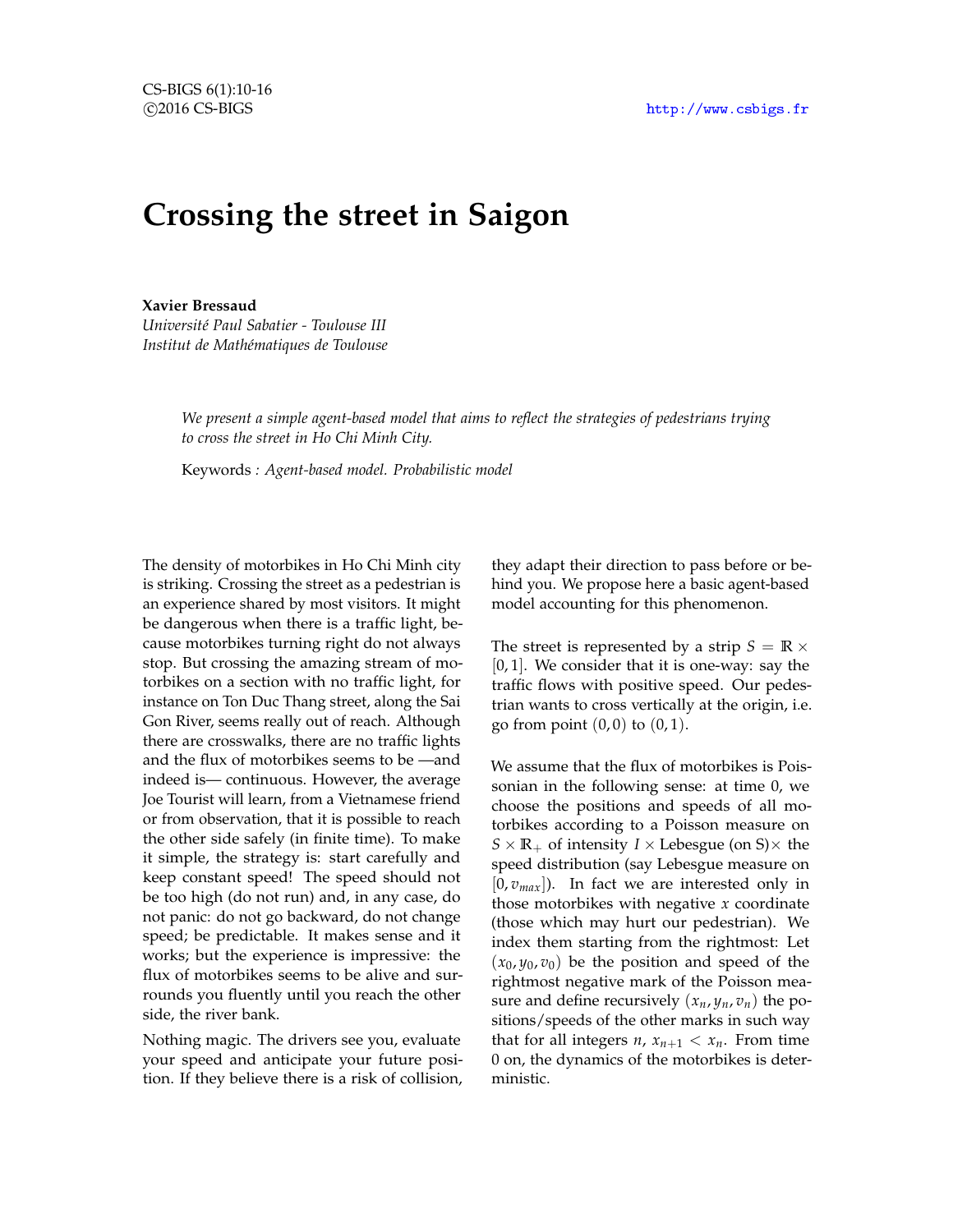## **1. Free Flow**

In a first version —free flow— each motorbike flows according to its speed. The dynamics is driven by the equations:  $x_n(t)$  =  $x_n(0) + tv_n, y_n = y_0.$ 

In these conditions, as we will see, the pedestrian who tries to cross at constant (vertical) speed  $V > 0$  takes some risks. Its position is  $x(t) = 0$ ,  $y(t) = tV$  at time t.

Assume there is a collision if a motorbikes passes at distance less than some fixed scale parameter *s* > 0 from the pedestrian, i.e. if for some motorbike *n*, at time when it crosses the pedestrian line  $x = 0$ , we have  $|y_n(t) - y(t)| < s.$ 

Then, we can compute the probability of a collision. The time at which the motorbike indexed by *n* reaches the pedestrian line is obviously  $t = -x_n(0)/v_n$  (recall  $x_n(0) < 0$ ). So that there may be a collision with motorbike *n* only on the event

$$
A_n = \left| y_n(0) + V \frac{x_n(0)}{v_n} \right| < s.
$$

There is a collision if one of the motorbikes produces it (the collision will really occur only with the first one, i.e. that with the smallest  $y_n(0)$ , hence, on the event

$$
A=\cup_{n\geq 0}A_n.
$$

In other words, there is no collision if there is no mark in the subset of  $\mathbb{R}^3$  defined by

$$
D=\left\{(x,y,v)\in S\times[0,v_{max}]:|y+V\frac{x}{v}|
$$

The probability that there is no mark in D is given by the Poisson intensity of D; hence the probability of a collision is given by:

$$
P=1-e^{-I.L},
$$

where *L* is the Lebesgue measure of the domain *D*.

This dangerous situation is illustrated by movie 1.

### **2. Intelligent drivers**

Now we introduce the safe strategy of the agents to avoid collision. We assume that when they are at a distance say *d* from the pedestrian line, they estimate the position of the pedestrian at the moment (still  $-x_n(0)/v_n$ ) they will reach the pedestrian line; for this estimation, they use the observed present speed of the pedestrian. If ever they observe that there is a prospect of a collision (that is if  $|y_n(t) + Vx_n(0)/v_n| < s$  they give an impulsion to their "vertical" speed: at such times, their dynamics becomes:

$$
x_n(t) = x_n(0) + tv_n, \frac{dy_n}{dt} = \pm \epsilon,
$$

where  $\pm$  is the sign of  $y_n(t) + Vx_n(0)/v_n$  (it has probability 0 to be exactly 0).

It is clear that if distance *d* and speed *e* are large enough compared to scale *s*, the motorbike will not stay in the dangerous zone provided the pedestrian speed remains constant. Let  $t_d$  be the time when the bike is at distance *d*. The computation is  $|\psi_n(t)| +$  $Vx_n(0)/v_n| = |y_n(t_d) + Vx_n(0)/v_n| + \epsilon(t - t_d)$ which becomes greater than *s* before  $t - t_d =$  $s/\epsilon$ . It is fine if this happens before the time needed to run distance *d*, i.e.  $t_d + d/v_n$ .

Now we only need to ask the pedestrian to choose correctly its starting time : he must ensure that no motorbike is actually in such a position that it will not have enough time to avoid him. To be sure, it suffices to ask him to start at a time when there is no vehicle in the (small) domain:

$$
\Sigma = [-s.v_{max}/\epsilon, 0] \times [0, s].
$$

It appears that, provided *vmax* is given, we can set the parameters so that collision occurs with probability 0. A safe world.

This situation is illustrated by movie 2.

#### **3. A dangerous tourist**

It is clear that this strategy is elaborated for pedestrians who *know* and *trust*: hence they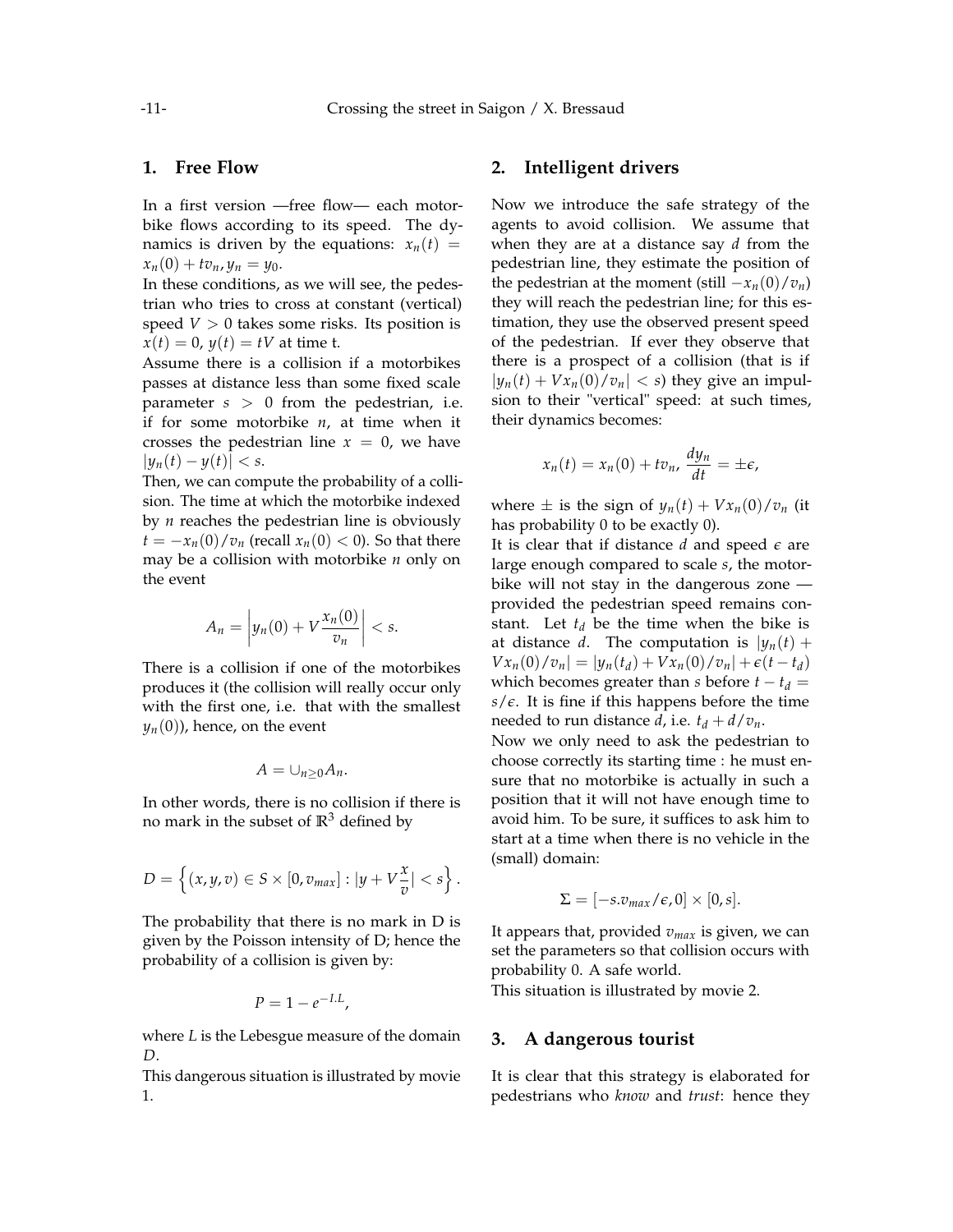keep constant speed and no collision should occur.

Imagine a recently arrived tourist wishing to see the riverfront coming out from the Majestic Hotel. If he is adventurous enough to start to cross but tries to adapt his speed to his intuition —we archly decided to model this by random changes in the speed— he might be in a dangerous situation as shown by movie 3.

The risk of collision certainly highly depends on the bad strategy —the worst would be to accept to go backwards— adopted by the tourist and we do not presume to perform any computation for this case.

# **4. Reality**

As you may have observed from the movies, to make the simulations more realistic, we decided to allocate some space to the motorbikes, too, and hence they should not overlap (this would yield another type of accident which, indeed, happens). Mathematically, this changes the initial measure because we condition by *no overlap*. Moreover, we had to introduce in the strategies a constraint that forbids overlapping. When the density is high, this changes the behavior of the model because some motorbikes cannot follow the *safe* strategy and finally hurt the pedestrian.

In real Saigon, we observe that there are also cars. But rather few compared to the number of cyclos. They usually do not care about pedestrians and our tourist should take this fact into account.

When I tried to apply the strategy with closed eyes, I was reminded by my Vietnamese friend that, although they are rare, there exist crazy or inattentive drivers and that I should be more careful. The worst case is that of drivers going the wrong way for whom it is dangerous to deviate trajectory!

Other exceptional events may happen and popular wisdom says that the good thing to do if you really feel that things turn the wrong way is to stop (do not go backward): after a short while your position becomes easily (and precisely) predictable and the motorbikes will avoid you. Choose carefully your moment to start again.

Usually tourists move by groups. This observation makes things even more complicated because, then, a good synchronization is required. Groups may also turn to be an advantage : it is common to see tourists looking for the *protection* of a local crosser.

An element is definitely missing in this model attempt: the noise made by horns of all these vehicles which is a part of the experience.

Movies 4 and 5 show up real situations on Ton Duc Thang street, as seen from the Majectic Hotel terrace and from the pedestrian (and author) point of view, respectively.

Let us conclude by a remark that expresses the limit of mathematic modeling : any serious economist knows that the best strategy is to buy a motorbike !

Majestic Hotel, August 1st, 2014.

#### **5. Simulations**

We have described the mathematical model we have in mind. Let us now propose a simple implementation of a concrete simulation based on this model. We propose a discrete (time and space) version in a finite piece of space, around the pedestrian.

To simulate the Poisson measure, we use a non stationary procedure : we start with no motorbike. Then, at each discrete time step, the *n*th motorbike appears at the left hand  $(av(n) =$ 3) bound with a given probability (densite) ; its vertical position  $(p \circ s(n))$  and speed  $(sp(n))$ are choosen randomly uniformly on a suitable interval. If, from then on, the motorbikes follow the prescribed dynamics, the steady state should be a reasonable approximation of that obtained with a Poisson measure.

| naissance = <b>rand</b> ;                               |  |
|---------------------------------------------------------|--|
| if naissance <densite< th=""><th></th></densite<>       |  |
| $nbmob = nbmob + 1;$                                    |  |
| $av(nb \mod m) = 3;$                                    |  |
| pos(nbmob)=bord + rand*largeur;                         |  |
| $sp(nb \mod m) = v \mod m + r \mod s \mod (v \mod m)$ ; |  |
| $drift (nbmob)=0;$                                      |  |
| end                                                     |  |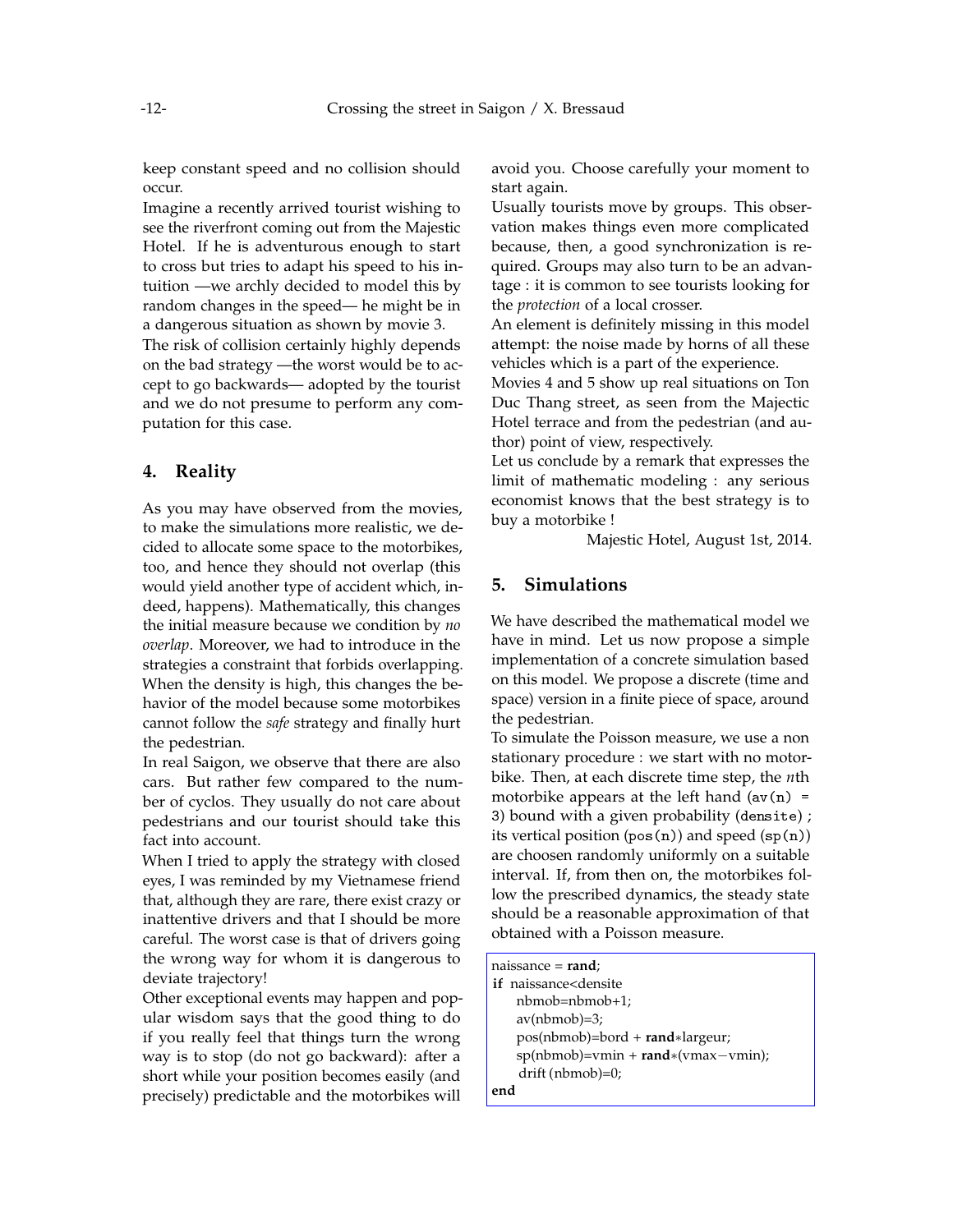Now, while the dynamics for the motorbikes runs, we insert the pedestrian. It starts at the bottom (py=0). Before he reaches the road (py < bord) itself, he can decide to stop if safety conditions are not fulfilled, i.e. if he thinks that some motorbikes may not have time to avoid him.

| if py <bord< th=""></bord<> |
|-----------------------------|
| pspeed = pietonspeed;       |
| $for$ mob=1:nbmob           |
| if $av(mob) < px$           |
| big=taille *vmax/epsilon    |
| if $px-av(mob) < big$       |
| if $pos(mob) - py <$ taille |
| $pspeed=0;$                 |
| end                         |
| end                         |
| end                         |
| end                         |
| end                         |

Next step is, for each motorbike on the lefthand side, to check if its trajectory may meet the pedestrian and give a drift (epsilon) to its vertical speed if needed. This part could be erased to check the behavior of the model in its free flow version.

```
for mob=1:nbmob
   drift (mob)=0;
   if av(mob) < pxif av(mob)>px−d
           t = (px - av(mob))/sp(mob);pieton= py + t∗pspeed ;
           choc=abs(pos(mob)−pieton);
           dd = sign(pos(mob)−pieton);
           if choc < taille
               drift (mob) = epsilon∗dd;
           end
       end
   end
end
```
Then, we check for an accident, i.e. a too short distance between the pedestrian and one of the motorbikes. In which case we plot the pedestrian in red and pause the algorithm.

```
for mob=1:nbmob
   A=(px - av(mob))^2;B=(py-pos(mob))^{2};
```

```
if A + 4∗B < .2∗ taille ^2
        plot(px, py,'ro' , 'MarkerSize', taille )
        hold on
        pause
    end
end
```
Before plotting, we erase motorbikes arriving out of the screen and check if the pedestrian has reached the other boundary of the street.

```
if max(av)>longueur−10
    well=av<longueur−10;
   av=av(well);
   pos=pos(well);
    drift =drift (well) ;
   sp = sp(well);nbmob = length(av);
end
if py > largeur+bord
   py=0;end
```
Finally, we let the motorbikes and the pedestrian change their positions according to their speed. Then, we plot the road and the moving objects at their new positions. Motorbikes are made of three pieces with an effect to emphasize the vertical speed.

```
av = av + sp;pos = pos + drift;clf
plot([0 300],[1 1], 'b' )
hold on
plot([0 300],[ bord bord],'r' )
hold on
plot ([0,300],[ largeur+bord,largeur+bord],'r')
hold on
plot ([0,300],[ largeur+2∗bord,largeur+2∗bord],'b')
hold on
```

```
plot(av−3, pos,'bs')
plot(av, pos+drift, 'bo')
plot(av+3, pos+2∗drift,'b>')
```
**plot**(px, py,'go', 'MarkerSize', taille ) **hold** on

**drawnow**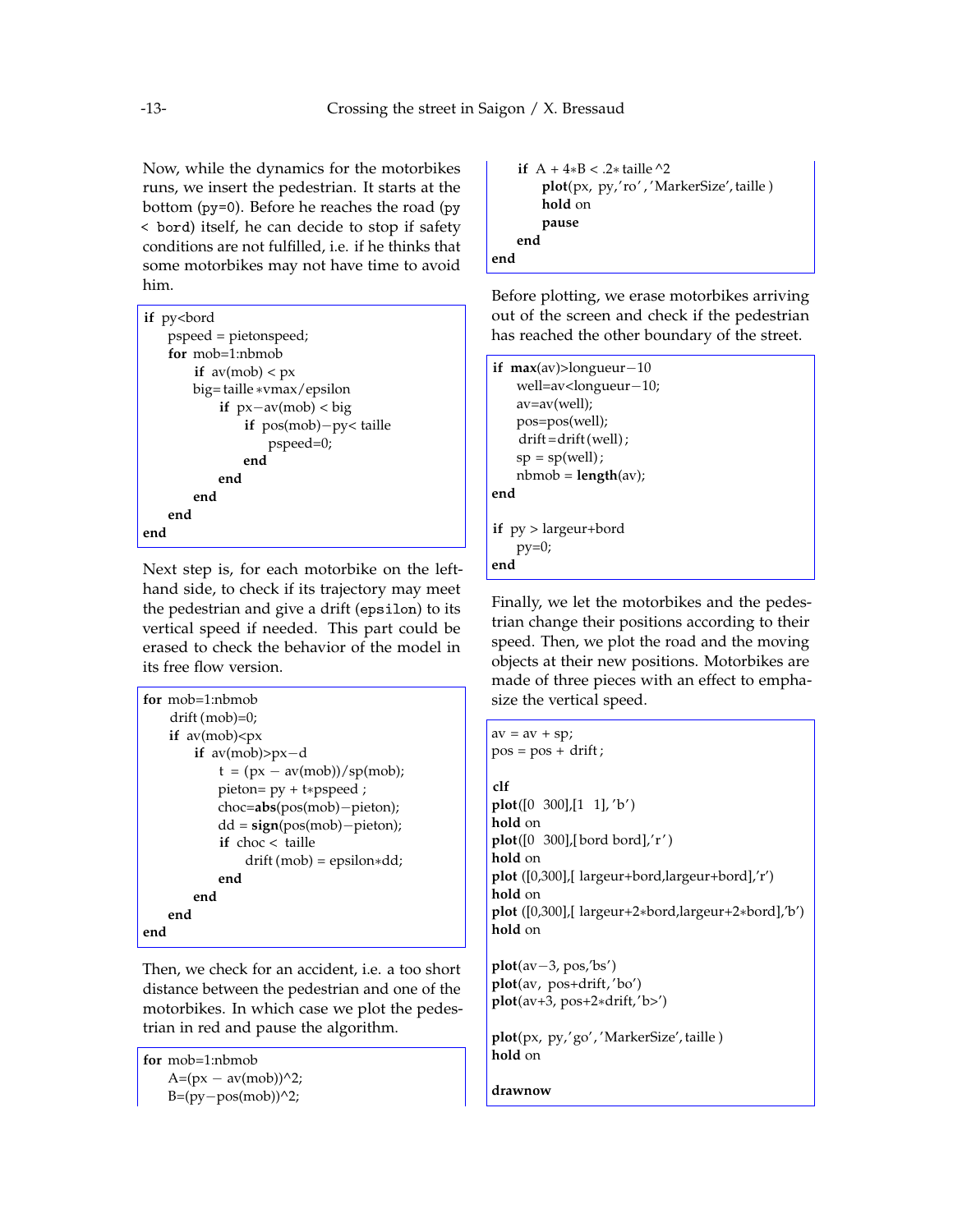We can insert two other optional parts. The first one makes the simulation more realistic: it gives a drift to motorbikes that come too close to each other; however this effect may enter in conflict with the anticipation of the pedestrian position and yield accidents.

| for $i=1:nb \mod b$            |  |
|--------------------------------|--|
| for $i=1:i-1$                  |  |
| $dij = av(j) - av(i);$         |  |
| if $abs(di) < 10$              |  |
| $eij = pos(j) - pos(i);$       |  |
| if $abs(eij) < 3$              |  |
| $m1=i; m2=j;$                  |  |
| if $di > 0$                    |  |
| $m2=i; m1=i;$                  |  |
| end                            |  |
| $w = sign(pos(m2) - pos(m1));$ |  |
| $drift (mob2) = .2 * w;$       |  |
| end                            |  |
| end                            |  |
| end                            |  |
| end                            |  |

The other option is that making the pedestrian change speed at random times.

```
vpmin=.01
vpmax=1
teteenlair =rand;
if teteenlair < .1
   pspeed = vpmin + (vpmax−vpmin)∗rand
end
```
The complete listing.

%%% Definition of variables and parameters tmax=100000 % number of iterations bord=10 % lower boundary of the road largeur =  $80\%$  width of the road longueur=300 % length of the road densite=.15 % probability of a new motorbike. d=100 % anticipation distance epsilon= .15 % vertical drift to avoid pedestrian vmin=.5 % minimum speed vmax=.9 % maximum speed px=200 % horizontal coordinate of pedestrian py =1 % initial vertical coordinate of pedestrian pietonspeed=.3 % vertical speed of pedestrian taille = 12 % distance to avoid accident %%% Initialisation nbmob=0 % number of motorbikes av=[] % horizontal coordinates of motorbikes pos=[] % vertical positions of motorbikes sp=[] % horizontal speed of motorbikes drift  $=$ []  $\%$  vertical speed pspeed =  $0\%$  (vertical) speed of pedestrian. % graphic stuff **figure**(1) **clf cla** %%% MAIN **for** time=1:tmax %%% New motorbikes ? Are there new motorbikes arriving at the left hand boundary ? Yes if random naissance smaller than densite. Then choose random vertical position and horizontal speed. naissance = **rand**(1); **if** naissance<densite nbmob=nbmob+1; av(nbmob)=3; pos(nbmob)=bord + **rand**∗largeur; sp(nbmob)=vmin + **rand**∗(vmax−vmin); drift (nbmob)=0; **end** %%% Pedestrian waits for good moment to cross if py<br/>bord pspeed = pietonspeed; **for** mob=1:nbmob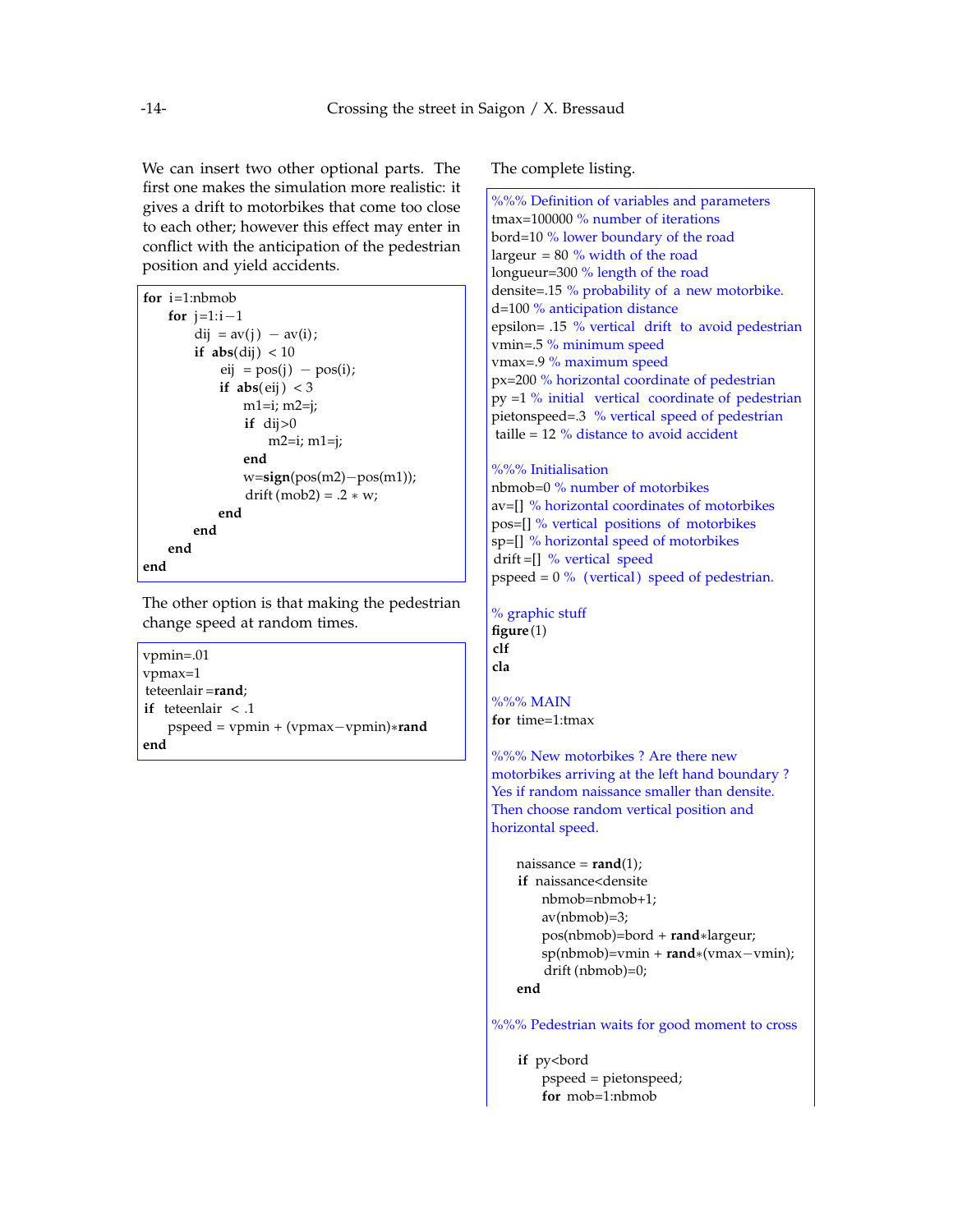```
if av(mob) < pxbig= taille ∗vmax/epsilon
                if px−av(mob) < big
                    if pos(mob)−py< taille
                        pspeed=0;
                    end
                end
            end
        end
    end
%%% Anticipate accidents and change trajectory
    for mob=1:nbmob
        drift (mob)=0;
        if av(mob) < pxif av(mob)>px−d
                t = (px-av(mob))/sp(mob);pieton= py + t∗pspeed;
                choc=abs(pos(mob)−pieton);
                dd = sign(pos(mob)−pieton);
                if choc < taille
                     drift (mob) = epsilon∗dd;
                end
            end
        end
    end
%%% Accident motorbike / pedestrian.
    for mob=1:nbmob
        A=(px - av(mob))^{2};
        B=(py−pos(mob))^2;
        if A + 4∗B < .2∗ taille ^2
            plot(px, py,'ro' , 'MarkerSize', taille )
            hold on
            pause
        end
    end
% %%% Avoid accidents between motorbikes.
% % If two bikes are too close,<br>% % the one behind drifts a bit
      % % the one behind drifts a bit .
%\frac{9}{9}% for i=1:nb \mod 9<br>% for j=1:i-1% for j=1:i-1<br>% dij = av
% dij = av(j) – av(i);<br>% if abs(dii) < 10
% if abs(di) < 10<br>% eij = pos(j)eij = pos(i) - pos(i);% if abs(eij) < 3<br>% ml=i: m2=im1=i; m2=i;
```

```
% if di > 0% m2=i; m1=j;<br>% end
                     end
% w=sign(pos(m2)−pos(m1));<br>% drift(mob2) = .2 * w;
% drift (mob2) = .2 * w;<br>% endend
% \frac{\%}{\%} end
% \frac{\%}{\%} end
      end
% %%% Variable pedestrian speed
% % Tourist changes speed randomly
probability .1
%\frac{9}{6}% vpmin=.01<br>% vpmax=1
     vpmax=1
\frac{9}{9}% teteenlair =rand(1);<br>% if teteenlair < .1
% if tetenlair \lt .1<br>% pspeed = vpm
         % pspeed = vpmin + (vpmax−vpmin)∗
rand(1)
% end
%%% Dynamics
    av = av + sp;pos = pos + drift;py=py+pspeed;
%%% clear motorbikes coming out of screen
    if max(av)>longueur−10
       well=av<longueur−10;
       av=av(well);
       pos=pos(well);
        drift =drift (well) ;
       sp = sp(well);nbmob = length(av);
    end
%%% Mission fullfilled. Start again ...
    if py > largeur+bord
       py=0;
    end
%%% Plot the current situation :
    clf
```